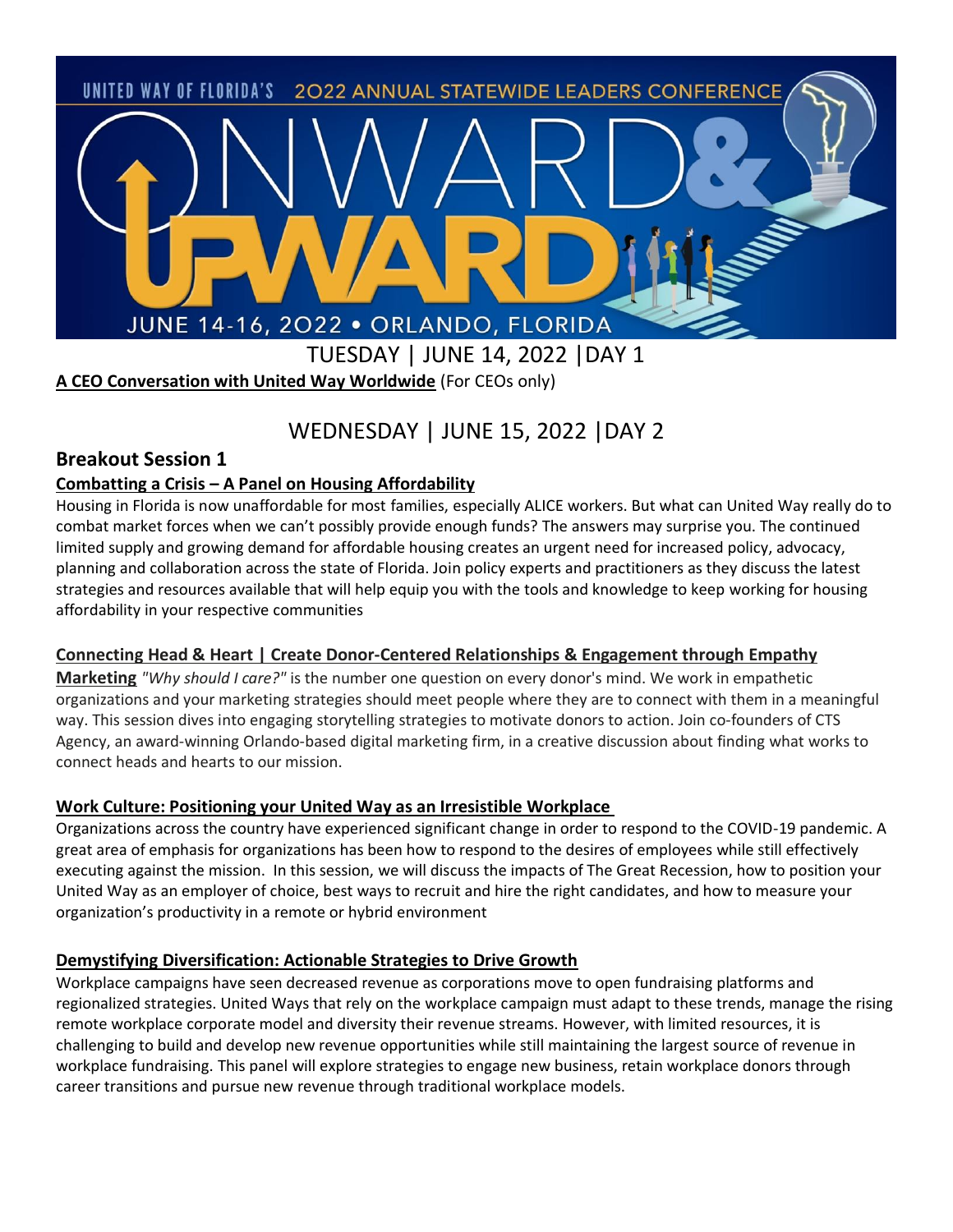

# **Breakout Session 2**

## **Greater Together | A Two-Part Discussion on Connecting Resources through Collective Impact**

*PART 1. Making Ties for Greater Impact* - The work of Community Impact is leveraging resources for the greater good and one of the best untapped resources we have are the connections we can make through our Boards, giving communities, and volunteers. Through developing a clear and actionable agenda, the financial investments your United Way makes in your community can be exponentially greater through policy change. We all know Why advocacy is needed, but most do not have dedicated staff. By the end of this session, you will have answers to the other W questions - and a few H's. Where do I start? What is my end goal? Whom should I call upon? How will this be seen by my donors? How can we do this without a dedicated staff person?

*PART 2. Collective Impact* – A strong backbone team - staff dedicated to guiding a cross-sector group of stakeholders toward a common goal - is a critical component of collective impact. In this presentation, we will explore the resultsbased accountability (RBA) framework, and answer the questions *How much did we do? How well did we do it?* and *is anyone better off?* If you are interested in how to better measure, and track your organizational/program data, then grab your tools and join us for this discussion on performance measurement and management.

#### **From Yelling to Selling | Case Studies in Shifting Awareness to Understanding.**

The recent UWW Brand Health Study shows 85% of the general population can identify the United Way logo, yet only about half of those know what we do. United Way can no longer live on our brand equity alone. As our marketplace evolves so should our strategy of being able to communicate what we do. This session goes beyond the logo to provide case studies from local United Ways on approaches of connecting the general public with the multi-million dollar question: *"What does United Way do?"*

## **Work Culture: Make "Belonging" a part of your Organization's DNA**

Incorporating organizational practices that reflect, engage, celebrate and advance Diversity, Equity and Inclusion should be more than activities and programs of a United Way, it should be central to what the organization is. In this session, Heart of Florida United Way will share the success they have found in their efforts, we will review UWW membership requirements, and a legal expert will share how new laws passed during the 2022 Florida Legislative Session impact engagement of employees.

## **Community Comes First - Reassessing the Future of Volunteer Engagement**

Community engagement is the cornerstone of effective United Way programs. Volunteers are the bridge that connect the work to the community. How volunteering is presented, how volunteers are recruited and what is expected of volunteers in the community space are evolving. Introducing inclusive language, equitable programming, and diverse volunteers is critical to ensuring that we are *partnering* with our communities and *building* relationships between volunteers and individuals in our neighborhoods. From corporate engagement, to Day of Caring, to ongoing tutoring and mentoring programs, we are responsible for putting the needs of our community first.